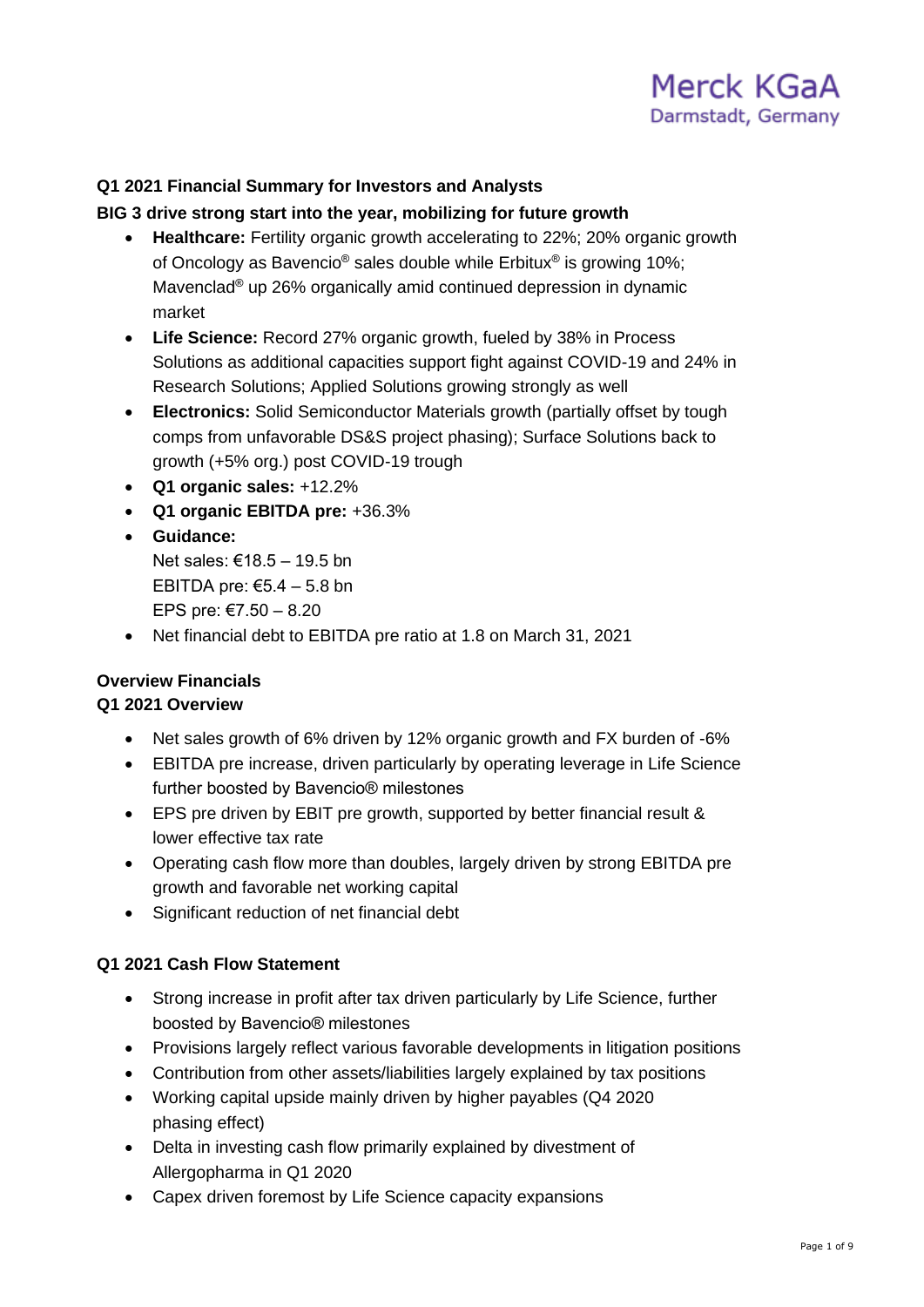## **Q1 2021 Balance Sheet**

- Increase in intangible assets primarily driven by FX
- Higher cash level driven by strong operating cash flow
- Higher receivables and inventories growing slower than sales
- Reduction in provisions for employee benefits driven by actuarial gains from higher interest rates
- Reduced financial debt and higher retained earnings drive equity ratio of 43.2%

#### **Q1 2021 Business Overview**

#### **Healthcare**

- **Strong Fertility & Oncology performance, while Mavenclad® remains impacted by depressed dynamic market**
- Net sales deviation YoY: organic +3.5%, FX -5.9%, portfolio -1.2%
- EBITDA pre deviation YoY: organic +29.0%, FX -15.8%, portfolio -0.3%
- Mavenclad® growing +26 % organically to €147 m, amid still depressed dynamic market; Rebif® decline -17% in Q1 due to tough comps related to tender win in Q1 2020
- Oncology up +20%, Bavencio® sales doubled post UC 1L launch in U.S. and initial contribution from EU & JP<sup>1</sup>; Erbitux® up +10% largely driven by China growth
- Base business about stable, strong Fertility growth (+22% org.) compensating for Rebif® and CM&E decline (-4% org.)
- Strong savings in M&S from continuous rigorous cost discipline, supported by reduced face-to-face activities amid pandemic
- R&D flat as a result of continued prioritization; no significant COVID-19 related project delays
- EBITDA pre and margin significantly supported by Bavencio® milestones  $($  ∼ €50 m)

<sup>1</sup>U.S., Europe and Japan approvals received on 30/06/2020, 25/01/2021 and 24/02/2021 respectively

#### **Life Science**

- **Strong core business and rising COVID-19 demand fuel record growth, particularly in Process and Research Solutions**
- Net sales deviation YoY: organic +26.7%, FX -6.2%, portfolio 0.0%
- EBITDA pre deviation YoY: organic +49.9%, FX -6.3%, portfolio -0.1%
- Process Solutions org. growth of +38% driven by downstream & single use for COVID-19 projects; strong underlying demand supported by acceleration of capacity expansions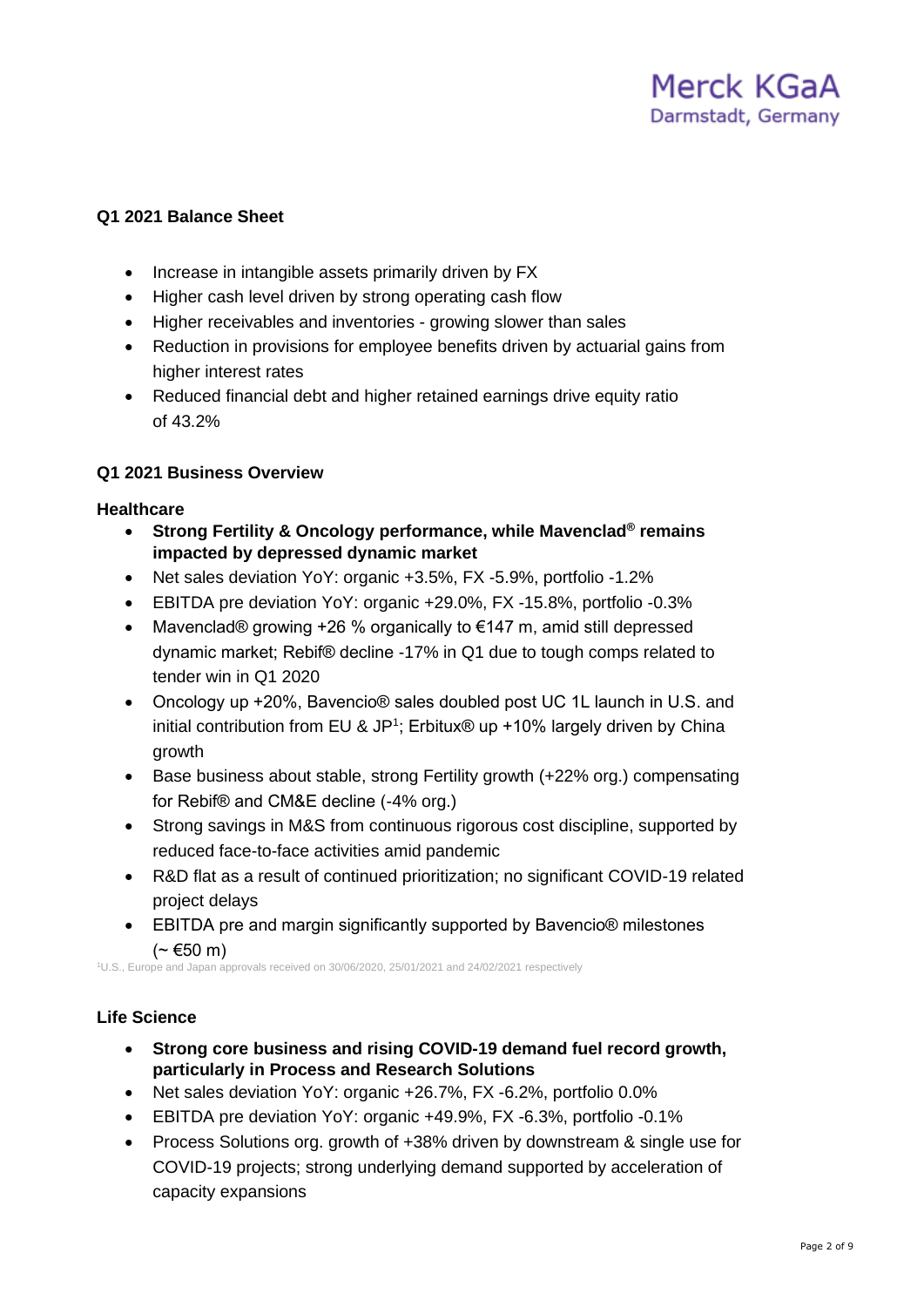

- Research Solutions speeding up further to an exceptional +24% organic growth, driven by recovery in base business and additional COVID-19 opportunities, mainly in diagnostics and pharma
- Applied Solutions growth (+8% org.) driven by APAC recovery against low Q1 2020
- Declining M&S in % of sales from 28% to 23% despite higher logistics cost amid pandemic
- Flat R&D spend with continued focused investments in strategic projects in high growth & emerging segments
- Business performance, operational leverage & favorable mix continue to drive strong EBITDA pre and margin expansion despite 6% FX drag

## **Electronics**

- **Year-over-year and vs. Q4 2020 Semi growth as well as recovering Surface compensate Display Solutions decline**
- Net sales deviation YoY: organic +0.2%, FX -4.5%, portfolio 0.0%
- EBITDA pre deviation YoY: organic +2.4%, FX -6.5%, portfolio 0.0%
- Semiconductor Solutions: solid Semiconductor Materials growth across all product categories muted by DS&S project launch phasing; continued confidence in strong outlook for FY 2021
- Display Solutions: down -7% organically as OLED growth not yet compensating for Liquid Crystals decline
- Surface Solutions: returning to 5% organic growth, mainly supported by recovery in the automotive industry
- Stable M&S despite higher logistic costs, while Admin and R&D are declining
- All P&L lines continue to reflect diligent cost management amid Bright Future transformation and Versum integration synergies
- EBITDA pre (+2% org.) exceeds sales growth but burdened by -7% FX headwinds

## **2021 guidance**

## **Group:**

- Net sales: Organic: +10% to +12% YoY FX: -2% to -4% YoY **~€18.5 – 19.5 bn**
- EBITDA pre: Organic: +16% to +20% YoY *(excl Biogen<sup>1</sup> )*  $FX - 2\%$  to -4% YoY **~€5.4 – 5.8 bn**
- EPS pre **~€7.50 – 8.20**

<sup>1</sup>Q3 20 Reversal of the provisions for the patent dispute proceedings for Rebif in the amount of ~€365m; Guidance incl. Biogen: organic: +9% to +12%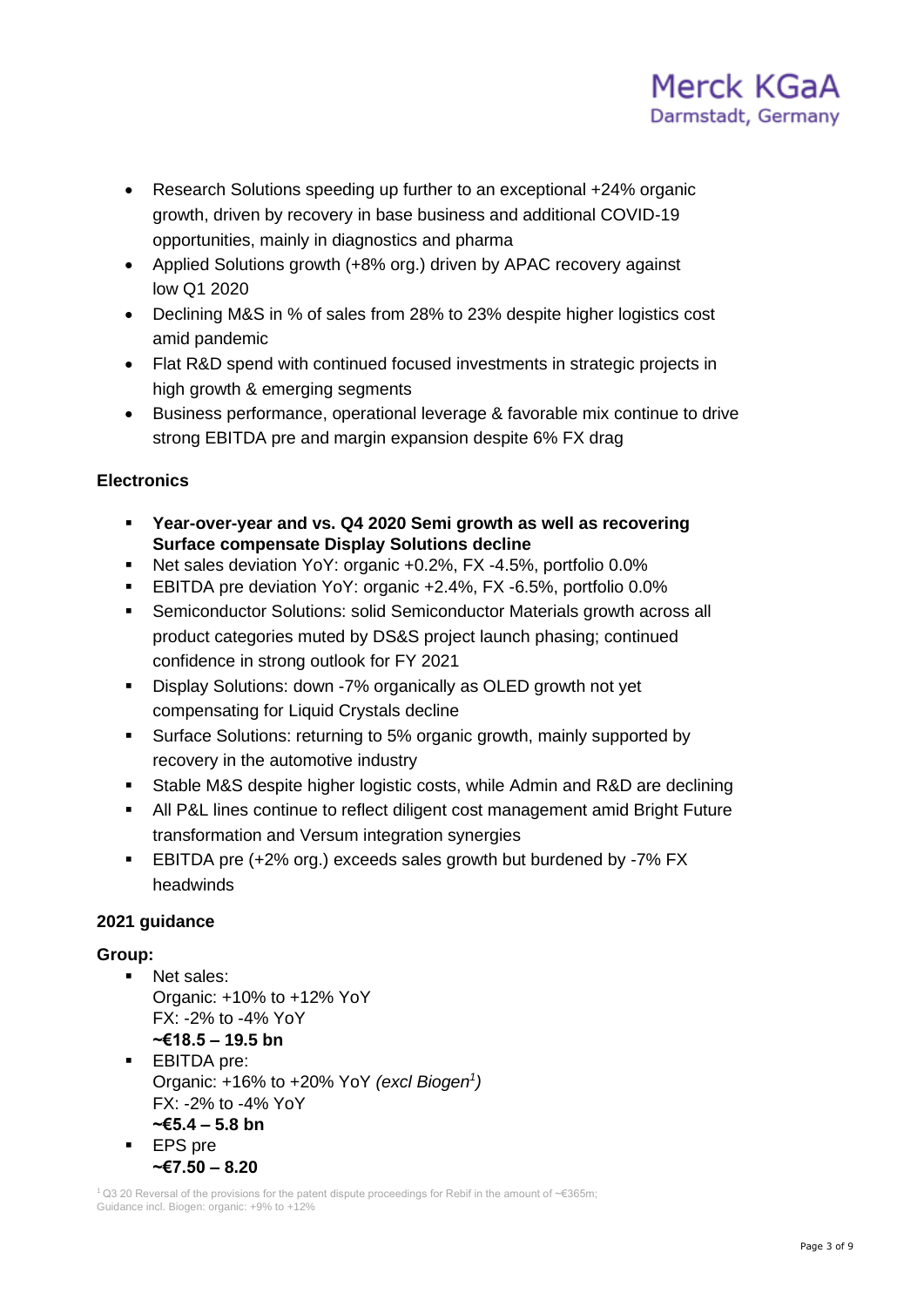## **2021 business sector guidance<sup>1</sup> :**

## **Healthcare**

- Net sales:
	- $\circ$  Organic: +7% to +10%
	- $\circ$  Mainly driven by Mavenclad®, Bavencio® and recovery of Fertility
	- o Base business organically around stable
- EBITDA pre:
	- o Organic: +12% to +15% YoY (*excl Biogen<sup>2</sup> )*
	- o FX: -5% to -7% YoY
	- o ~€2,000 2,100 m

## **Life Science**

- Net sales:
	- $\circ$  Organic: +15% to +18%
	- o Process Solutions as main growth driver
- **•** EBITDA pre:
	- $\circ$  Organic: +22% to +26% YoY
	- o FX: -1% to -3% YoY
	- o ~€2,850 3,000 m

## **Electronics**

- Net sales:
	- $\circ$  Organic: +5% to +7%
	- o Strong Semiconductor Solutions contribution, subject to quarterly DS&S project phasing
	- o OLED with high growth
- **EBITDA** pre:
	- o Organic: +9% to +12% YoY
	- o FX: -3% to -5% YoY
	- o ~€1,050 1,130 m

<sup>1</sup>Business Sector guidances are only support to the Group guidance and do not have to add up <sup>2</sup>Q3 20 Reversal of the provisions for the patent dispute proceedings for Rebif in the amount of ~€365m; Guidance including Biogen – organic: -4% to -6%

## **Additional financial guidance for 2021**

| • Corporate & Other EBITDA pre | $\sim$ -440 to -490 €m              |
|--------------------------------|-------------------------------------|
| • Interest result              | $\sim$ -220 to -245 €m              |
| • Effective tax rate           | $-22$ % to 24%                      |
| • Capex on PPE                 | $~1.4 \text{ bn} - 1.5 \text{ €bn}$ |
| ■ Hedging / USD assumption     | FY 2021 hedge ratio $\sim$ 70%      |
|                                | at EUR/USD ~1.17                    |
| ■ 2021 Ø EUR/USD assumption    | $-1.19$ to 1.23                     |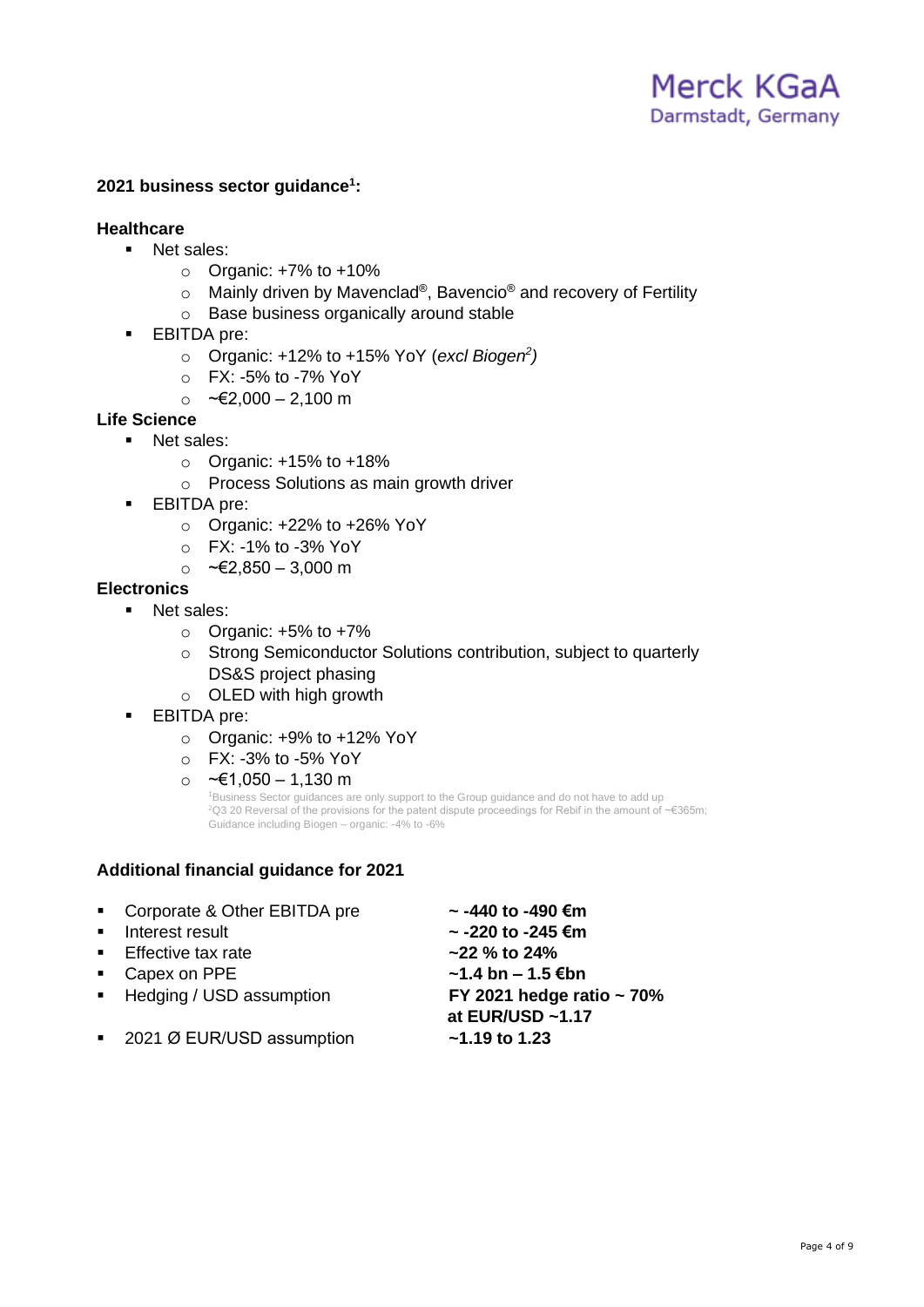# Merck KGaA

## Darmstadt, Germany

## **Group Q1 2021**

|                               |         | <b>Group</b> |       |         | <b>Healthcare</b> |       |         | <b>Life Science</b> |       |         | <b>Electronics</b> |        |         | <b>Corporate/Others</b> |        |
|-------------------------------|---------|--------------|-------|---------|-------------------|-------|---------|---------------------|-------|---------|--------------------|--------|---------|-------------------------|--------|
| $\varepsilon$ m               | Q1 2020 | Q1 2021      | % YoY | Q1 2020 | Q1 2021           | % YoY | Q1 2020 | Q1 2021             | % YoY | Q1 2020 | Q1 2021            | % YoY  | Q1 2020 | Q1 2021                 | % YoY  |
| Net sales                     | 4 3 7 0 | 4 6 3 1      | 6%    | 701     | 639               | $-4%$ | 769     | 2 1 3 1             | 20%   | 900     | 861                | $-4%$  |         |                         |        |
| % organic                     |         |              | 12%   |         |                   | 3%    |         |                     | 27%   |         |                    | $0\%$  |         |                         |        |
| $%$ FX                        |         |              | -6%   |         |                   | $-6%$ |         |                     | -6%   |         |                    | $-5%$  |         |                         |        |
| % portfolio                   |         |              | 0%    |         |                   | $-1%$ |         |                     | 0%    |         |                    | 0%     |         |                         |        |
| <b>EBIT</b>                   | 716     | 043          | 46%   | 422     | 445               | 5%    | 345     | 593                 | 72%   | 116     | 126                | 8%     | $-168$  | $-120$                  | $-28%$ |
| Depreciation and amortization | 431     | 424          | $-2%$ | 79      | 78                | 0%    | 196     | 186                 | $-5%$ | 135     | 134                | 0%     | 22      | 25                      | 14%    |
| <b>EBITDA</b>                 | 1 1 4 8 | .467         | 28%   | 501     | 523               | 4%    | 541     | 779                 | 44%   | 251     | 260                | 4%     | -146    | $-95$                   | $-35%$ |
| Adjustments in EBITDA         | 34      | 44           | 29%   | $-29$   | 10                | n.m.  | 11      | 14                  | 23%   | 35      | 14                 | $-60%$ | 17      | 6                       | $-64%$ |
| <b>EBITDA</b> pre             | 1 1 8 1 | 1511         | 28%   | 472     | 533               | 13%   | 553     | 793                 | 44%   | 286     | 274                | $-4%$  | $-129$  | $-89$                   | $-31%$ |

\* as per 31 December 2020

*Totals may not add up due to rounding*

Net financial debt 10 758\* 10 081 -6%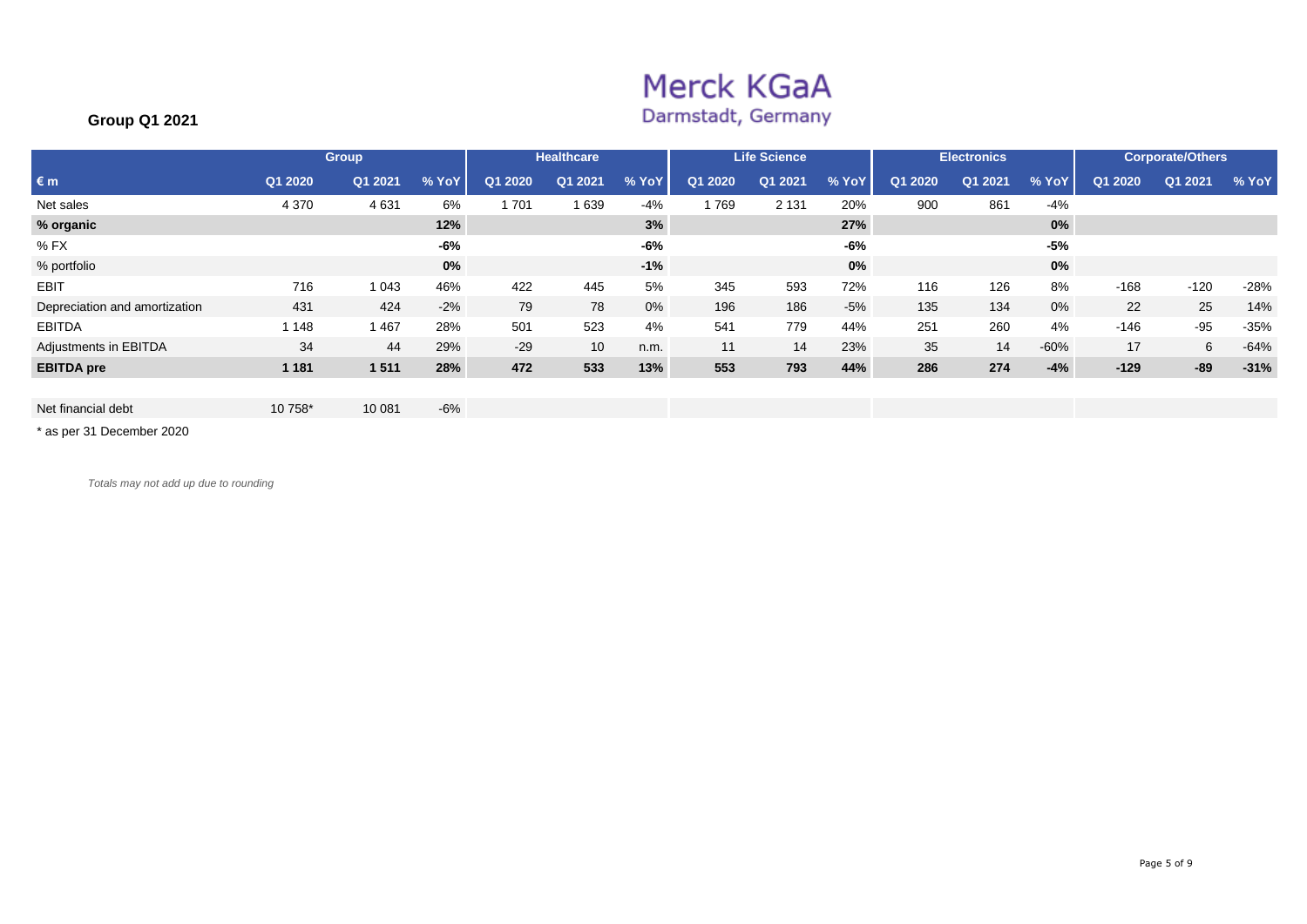## Merck KGaA Darmstadt, Germany

#### **Group**

| <b>P&amp;L Group</b>                    | Q1 2020 | Q1 2021 | <b>% YoY</b> |
|-----------------------------------------|---------|---------|--------------|
| <b>Net sales</b>                        | 4 3 7 0 | 4631    | 6%           |
| Cost of sales                           | $-1654$ | $-1721$ | 4%           |
| thereof: intangibles amortization       | $-57$   | $-54$   | $-5%$        |
| <b>Gross profit</b>                     | 2716    | 2910    | 7%           |
| Marketing and selling expenses          | $-1059$ | $-1007$ | $-5%$        |
| thereof: intangibles amortization       | $-159$  | $-146$  | $-8%$        |
| Administration                          | $-289$  | $-273$  | $-5%$        |
| Impairment losses / reversals (IFRS9)   | 6       | -6      | n.m.         |
| Other operating income/expenses         | $-80$   | $-7$    | $-91%$       |
| Research and development                | $-579$  | $-574$  | $-1%$        |
| <b>EBIT</b>                             | 716     | 1 0 4 3 | 46%          |
| Depreciation and amortization           | 431     | 424     | $-2%$        |
| <b>EBITDA</b>                           | 1 1 4 8 | 1 4 6 7 | 28%          |
| <b>Adjustments in EBITDA</b>            | 34      | 44      | 29%          |
| <b>EBITDA</b> pre                       | 1 1 8 1 | 1511    | 28%          |
| <b>Financial result</b>                 | $-98$   | $-59$   | $-40%$       |
| Profit before tax                       | 617     | 984     | 59%          |
| Income tax                              | $-159$  | $-236$  | 48%          |
| Income tax rate                         | 26%     | 24%     |              |
| Profit after tax                        | 458     | 748     | 63%          |
| Non-controlling interests               | $-2$    | $-1$    | $-31%$       |
| <b>Net income</b>                       | 456     | 747     | 64%          |
| Number of theoretical shares in million | 434.8   | 434.8   |              |
| EPS in $\epsilon$                       | 1.05    | 1.72    | 64%          |
| EPS pre in $\epsilon$                   | 1.50    | 2.18    | 45%          |

*Totals may not add up due to rounding*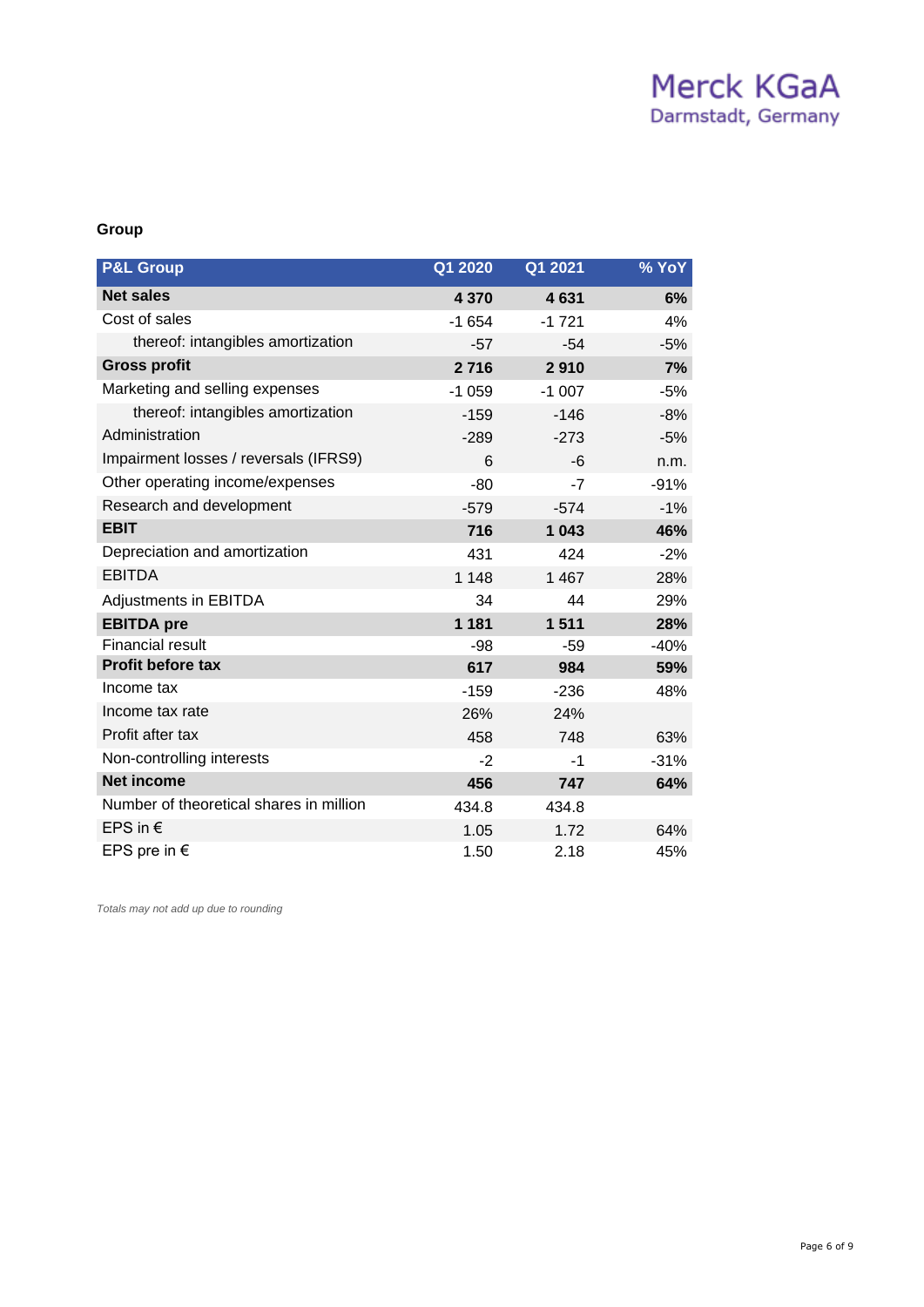#### **Healthcare**

| <b>P&amp;L Healthcare</b>             | Q1 2020 | Q1 2021 | % YoY    |
|---------------------------------------|---------|---------|----------|
| <b>Net sales</b>                      | 1 701   | 1639    | $-4%$    |
| Cost of sales                         | $-393$  | -388    | $-1%$    |
| thereof: intangibles amortization     | $-1$    | -5      | $>100\%$ |
| <b>Gross profit</b>                   | 1 307   | 1 2 5 1 | $-4%$    |
| Marketing and selling expenses        | -423    | -370    | $-13%$   |
| thereof: intangibles amortization     | $-7$    | -4      | $-43%$   |
| Administration                        | $-79$   | $-73$   | $-8%$    |
| Impairment losses / reversals (IFRS9) | 5       | $-2$    | n.m.     |
| Other operating income/expenses       | 31      | 55      | 81%      |
| Research and development              | $-417$  | $-416$  | $0\%$    |
| <b>EBIT</b>                           | 422     | 445     | 5%       |
| Depreciation and amortization         | 79      | 78      | 0%       |
| <b>EBITDA</b>                         | 501     | 523     | 4%       |
| <b>Adjustments in EBITDA</b>          | $-29$   | 10      | n.m.     |
| <b>EBITDA</b> pre                     | 472     | 533     | 13%      |

*Totals may not add up due to rounding*

#### **Life Science**

| <b>P&amp;L Life Science</b>           | Q1 2020  | Q1 2021 | % YoY |
|---------------------------------------|----------|---------|-------|
| <b>Net sales</b>                      | 1769     | 2 1 3 1 | 20%   |
| Cost of sales                         | -744     | -849    | 14%   |
| thereof: intangibles amortization     | $-15$    | $-14$   | $-8%$ |
| <b>Gross profit</b>                   | 1 0 2 4  | 1 2 8 2 | 25%   |
| Marketing and selling expenses        | -498     | $-501$  | 1%    |
| thereof: intangibles amortization     | $-104$   | -96     | $-7%$ |
| Administration                        | -89      | $-82$   | $-8%$ |
| Impairment losses / reversals (IFRS9) | $\Omega$ | $-5$    | n.m.  |
| Other operating income/expenses       | $-18$    | -26     | 45%   |
| Research and development              | $-75$    | $-75$   | $0\%$ |
| <b>EBIT</b>                           | 345      | 593     | 72%   |
| Depreciation and amortization         | 196      | 186     | -5%   |
| <b>EBITDA</b>                         | 541      | 779     | 44%   |
| <b>Adjustments in EBITDA</b>          | 11       | 14      | 23%   |
| <b>EBITDA</b> pre                     | 553      | 793     | 44%   |

*Totals may not add up due to rounding*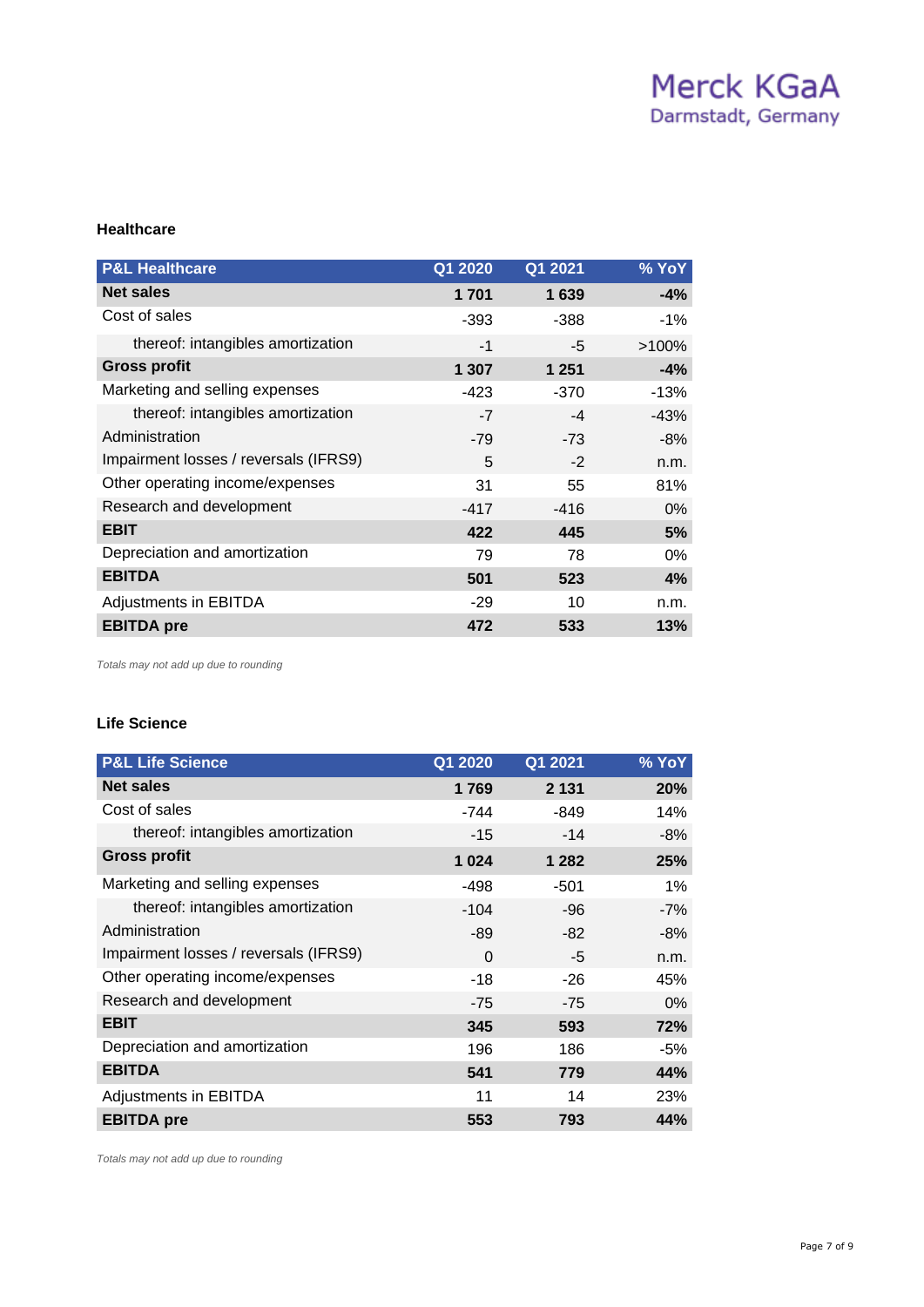## **Electronics**

| <b>P&amp;L Electronics</b>            | Q1 2020 | Q1 2021  | % YoY  |
|---------------------------------------|---------|----------|--------|
| <b>Net sales</b>                      | 900     | 861      | $-4%$  |
| Cost of sales                         | -515    | $-483$   | -6%    |
| thereof: intangibles amortization     | $-41$   | $-35$    | $-15%$ |
| <b>Gross profit</b>                   | 385     | 378      | $-2%$  |
| Marketing and selling expenses        | -136    | -135     | 0%     |
| thereof: intangibles amortization     | $-47$   | $-45$    | $-4%$  |
| Administration                        | $-38$   | $-34$    | $-10%$ |
| Impairment losses / reversals (IFRS9) | 1       | $\Omega$ | $-57%$ |
| Other operating income/expenses       | $-24$   | -16      | $-35%$ |
| Research and development              | $-71$   | $-67$    | $-6%$  |
| <b>EBIT</b>                           | 116     | 126      | 8%     |
| Depreciation and amortization         | 135     | 134      | $0\%$  |
| <b>EBITDA</b>                         | 251     | 260      | 4%     |
| Adjustments in EBITDA                 | 35      | 14       | $-60%$ |
| <b>EBITDA</b> pre                     | 286     | 274      | $-4%$  |

*Totals may not add up due to rounding*